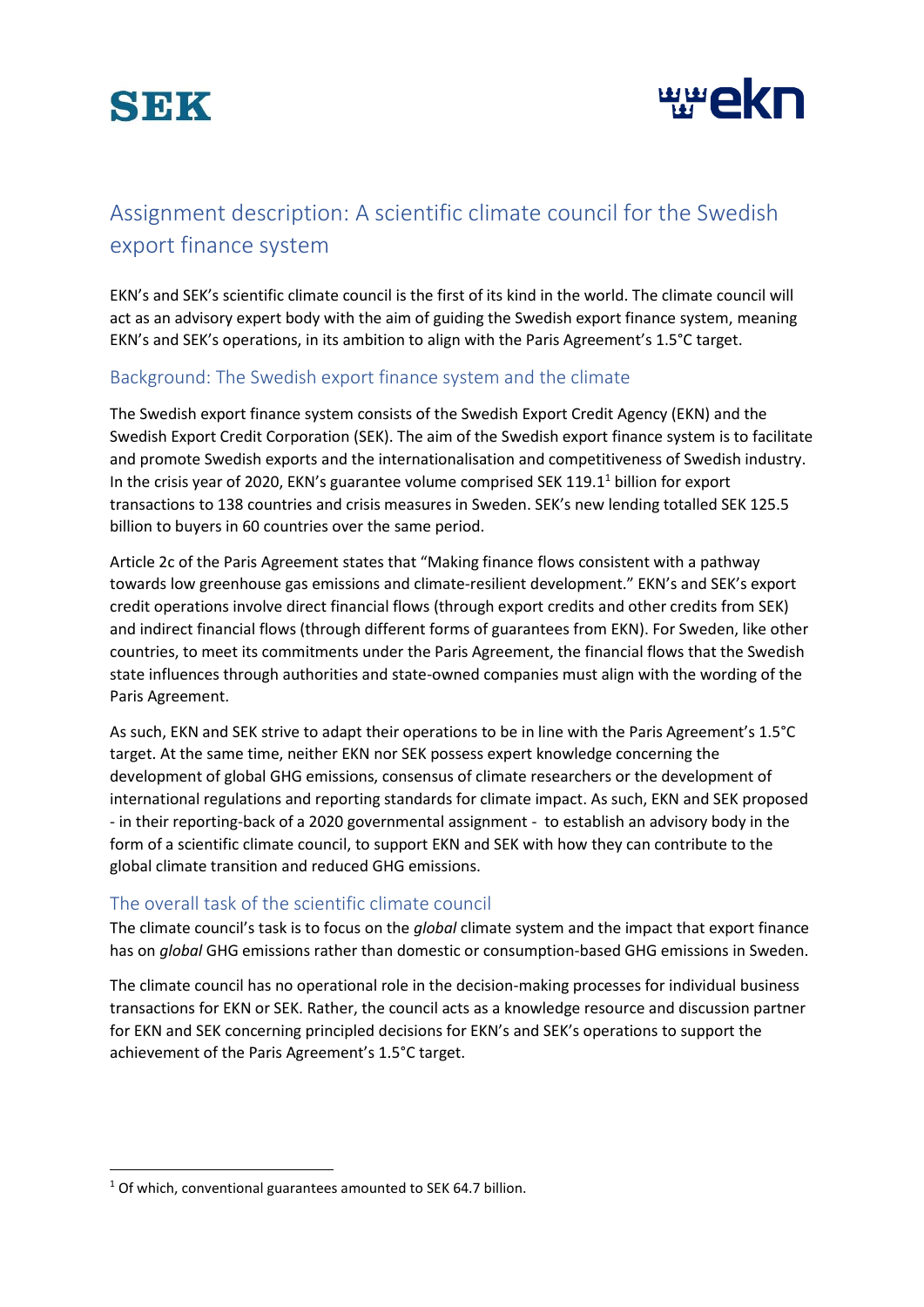



Topics that may be addressed in the climate council primarily concern the development of climate research and scientific consensus regarding what is required to achieve the 1.5°C target globally, for example:

- How commitments of countries and companies are updated and how the IPCC's Sixth Assessment Report that is being prepared during 2021–2022 should impact the direction of the Swedish and international export finance systems.
- Which countries, industries and types of projects and operations that the Swedish export finance system should focus on to contribute to the global climate transition in terms of phase-outs, transition requirements and any stimuli.
- How modelling of scenarios for national and regional energy systems could impact risk assessments in specific countries and for individual transactions.
- Contribute with expertise in areas that are often neglected in discussions concerning the financial sector's contribution toward the climate transition: forestry and land-use, climate adaptation and a just transition.

## Examples of topics that can be raised

- The role of natural gas in the energy transition of low-income countries. Discussions concerning assessment matrices for transition potential and possible lock-in effects and compatibility with the 1.5°C target concerning, for example:
	- o New or expanded gas power plants in different parts of the world
	- o Refineries
	- o Paper and pulp mills
- Which transactions are deemed "green", meaning the areas/sectors with the potential to contribute to reduced *global* emissions and where EKN and SEK should prioritise their efforts to stimulate Swedish exports.
- How EKN and SEK can develop their climate reporting to provide relevant information to client contacts and the general public, based on recommendations from the TCFD.

## Practicalities

- The climate council consists of 5–7 researchers with expertise from various climate areas.
- Members commit to taking part for two years, with a renewal of participation discussed thereafter.
- The climate council convenes two times per year, for roughly two hours per meeting. If necessary, EKN and SEK can arrange an additional meeting.
- At the climate council meetings, EKN is represented by its Director General and SEK is represented by the company's CEO together with one or more additional participant per organisation. The chairmen of EKN's and SEK's respective boards are invited to participate at one meeting per year
- Preparatory material is distributed at least ten days before each meeting.
- The climate council's members are compensated with SEK 15,000 per meeting, as well as compensation travel expenses.